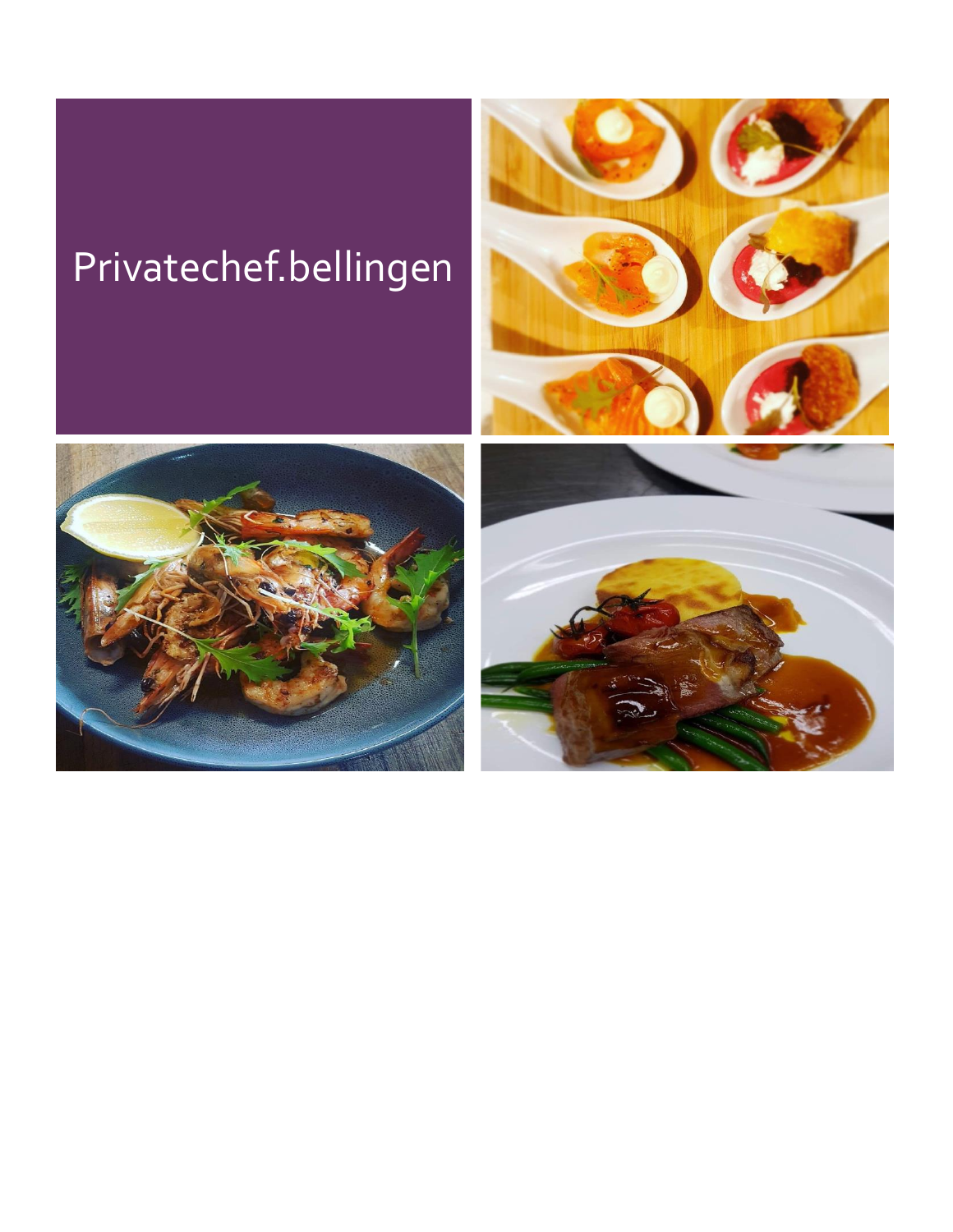## Private catering, picnic hampers, backyard BBQ, catering

**insta @privatechef.bellingen**

**FB @privatechef.bellingen**

**FB @hangrywolfbbq**

**Insta @hangrywolfbbq**

**[Privatechef.bellingen@gmail.com](mailto:Privatechef.bellingen@gmail.com) for quotes, tailored menu's or available events.**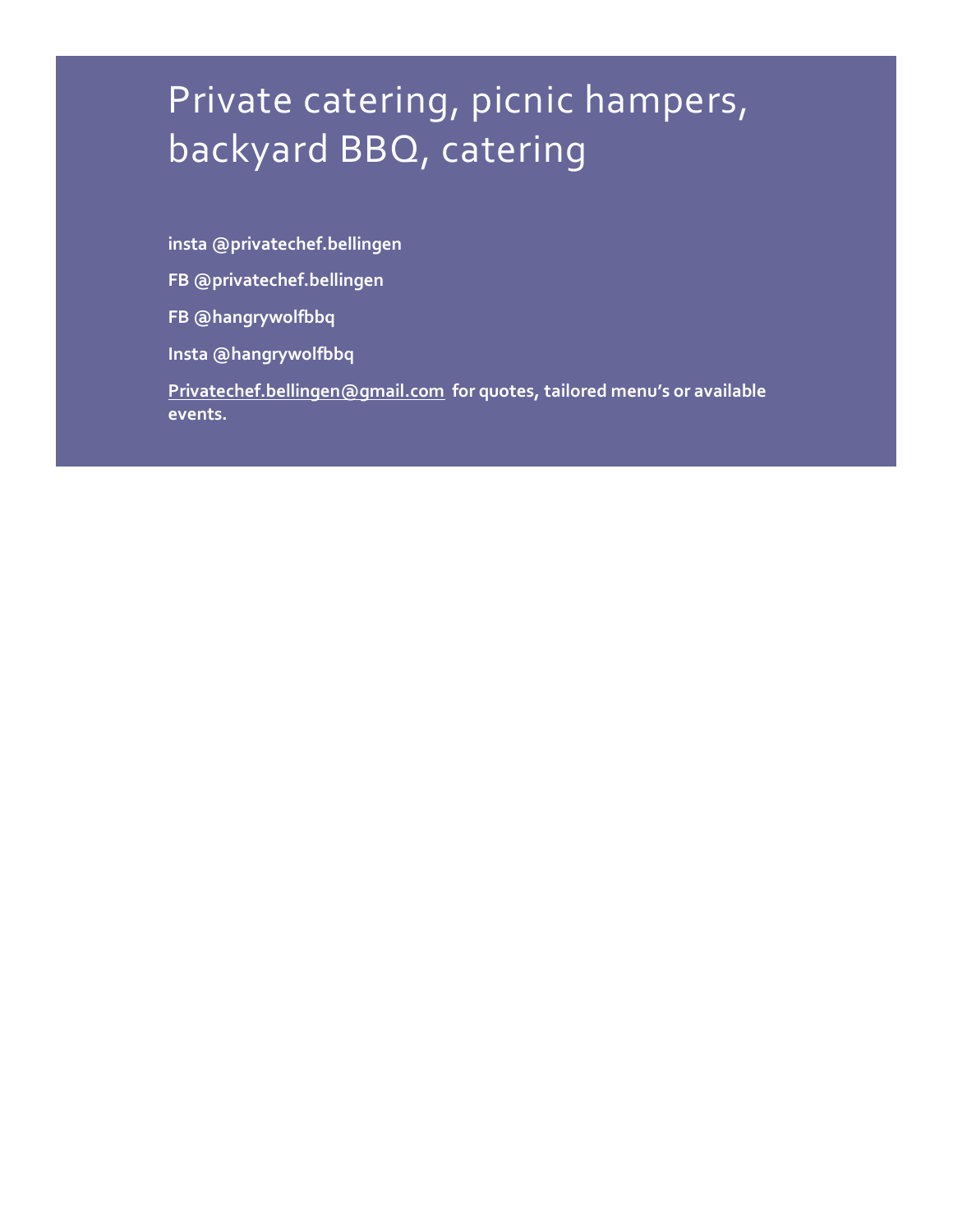## *Canapés Menu*

- smoked Huon salmon on blinis with horseradish cream  $$3$
- hot smoked salmon tarte, mascarpone, lemon chives  $$3$ 
	- cured salmon on crostini with wasabi cream \$3
		- mini chicken mushroom and leek pie  $$4$ 
			- mini lamb pie, mint and peas  $$4$
	- baby baked potatoes, horseradish cream, gruyere  $$3$
	- mixed mushroom arancini, truffle aioli, parmesan  $$3$ 
		- peas truffle, mozzarella arancini, lemon aioli \$3
		- beef skewer, satay sauce, peanuts, coriander \$4
		- chicken skewer, with lime pineapple salsa  $$4$ 
			- rare beef fillet tartare, yuzu aioli \$4
			- artichoke, truffle, parmesan tart \$3
		- baked scallops, cauliflower purée, bacon \$4
			- roasted beetroot tart, feta crumbs  $$3$
	- tuna tartare, avocado, coriander, chilli, lime  $$4$
- duck liver parfait, toasted brioche, caramelised onions  $$4$ 
	- smoked Duck crostini, orange marmalade \$4
	- polenta crisp, olive tapenade confit cherry tomato  $$3$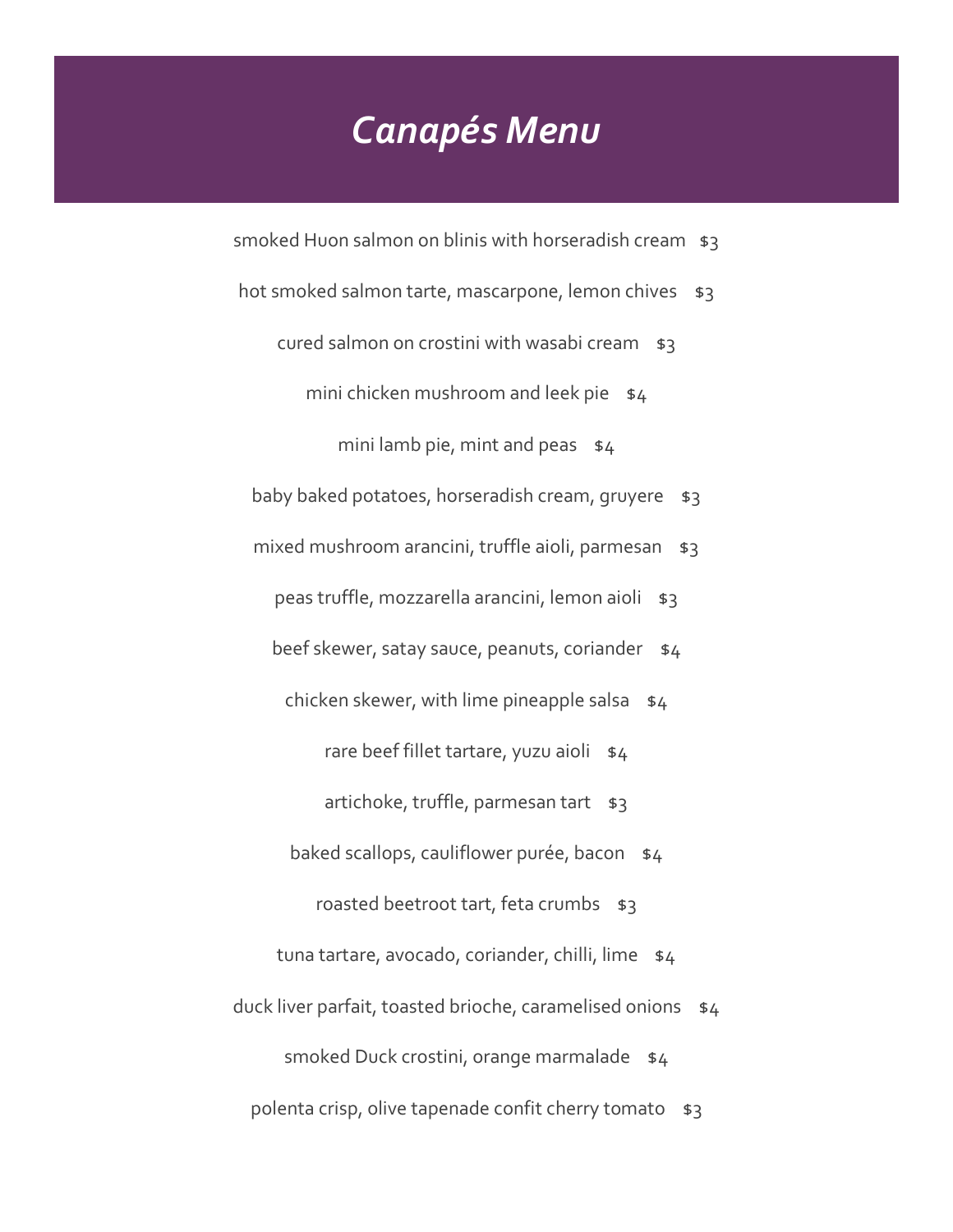## *Sliders – Bits and bites!*

Beef slider, tomato, beetroot, cheese, tomato relish \$8

chicken, schnitzel slider with bacon and cheddar cheese  $$8$ 

sliced brisket slider, Texas slow \$8

deep fried eggplant slider, cucumber raita and pickles \$8

fish and chips, tartare and lemon \$8

potato gnocchi with  $4$  cheese sauce  $$6$ 

potato gnocchi with pumpkin, peas, baby spinach and parmesan \$6

chicken curry, baby spinach, pappadums \$6

crispy fried calamari, slaw, yuzu aioli \$6

beef bourguignon and silken mash \$6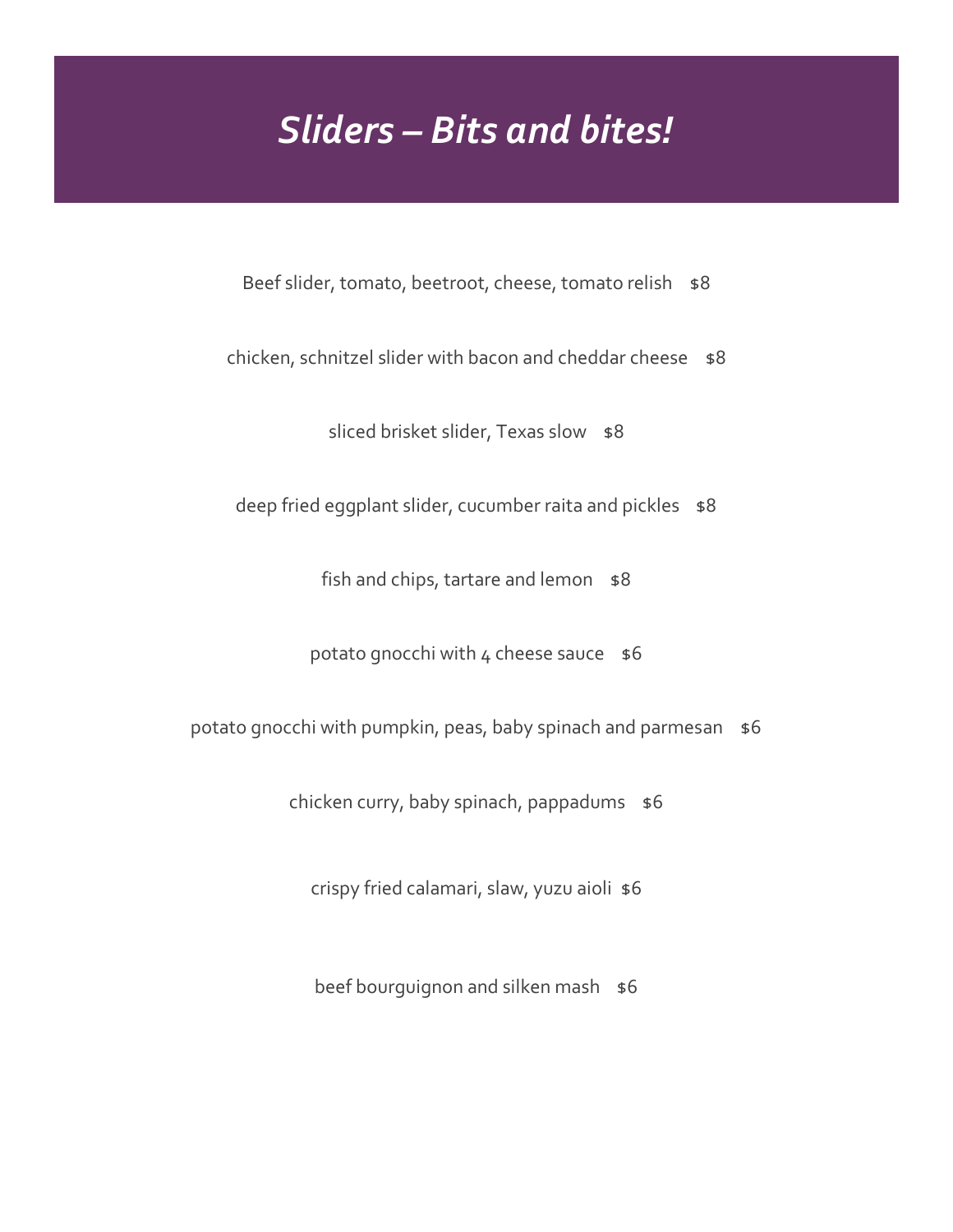## **Tasting Menu \$210 per head**

*Choice of three canapes to start*

*For each course, choose 1 from the following options:*

### **Canapés**

house sugar cured salmon, blinis, horseradish cream, chervil

toasted beetroot tart, feta crumbs

rare beef tataki, wasabi, aioli

tuna tartare, avocado, coriander, chili, lime

### **Starters**

pan seared scallops, slow roasted pumpkin puree sauce vierge

king prawns and persillade (garlic and parsley), lemon juice, burnt butter, rocket

grilled miso pumpkin, smoked eggplant pure, mixed quinoa, Persian feta, lemon and honey dressing

grilled asparagus, soft boiled egg, small crouton, lardon, bleu cheese, rocket, French dressing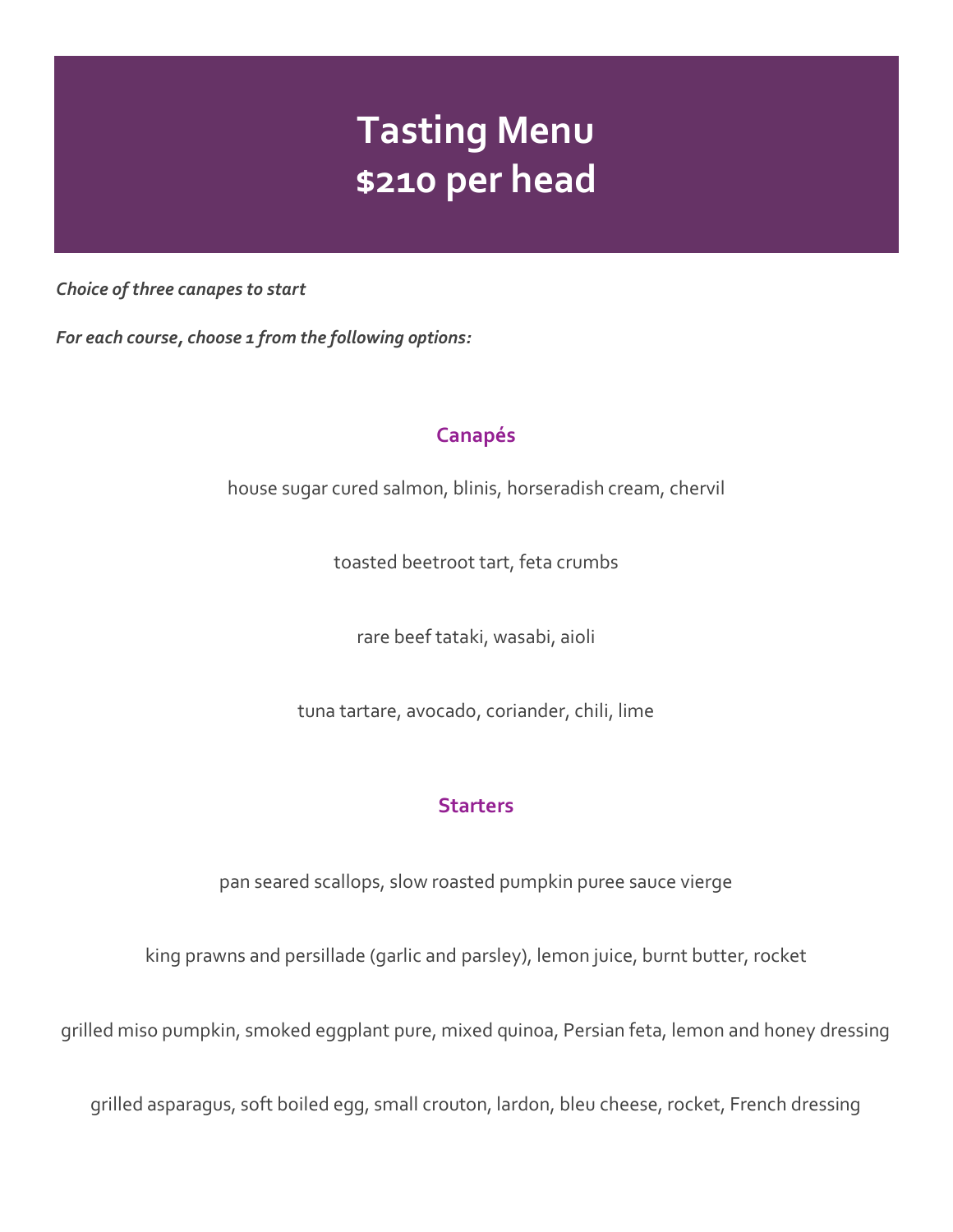#### **Salad**

roasted beetroot, apple, celery, rocket, goats cheese, French dressing

#### **Main**

slow roasted chicken breast skin on, duck fat roast potatoes, peas, pancetta, confit shallots chicken jus gras

pan roasted lamb rump, parsnip puree, green beans, baby carrots, rosemary jus

grilled eye fillet, caramelized onion, silky Paris mash, green peppercorn sauce

Pan seared fillet of barramundi, sauce beurre blanc, saffron and herbs potato pure, asparagus, lemon juice and green oil

#### **Dessert**

French meringue, whipped cream, strawberry, vanilla sugar chocolate and sea salt tarte, raspberries classic crème Brule, seasonal mixed berries selection of cheese, crusty bread, dried fruits, quince paste (\$60 extra)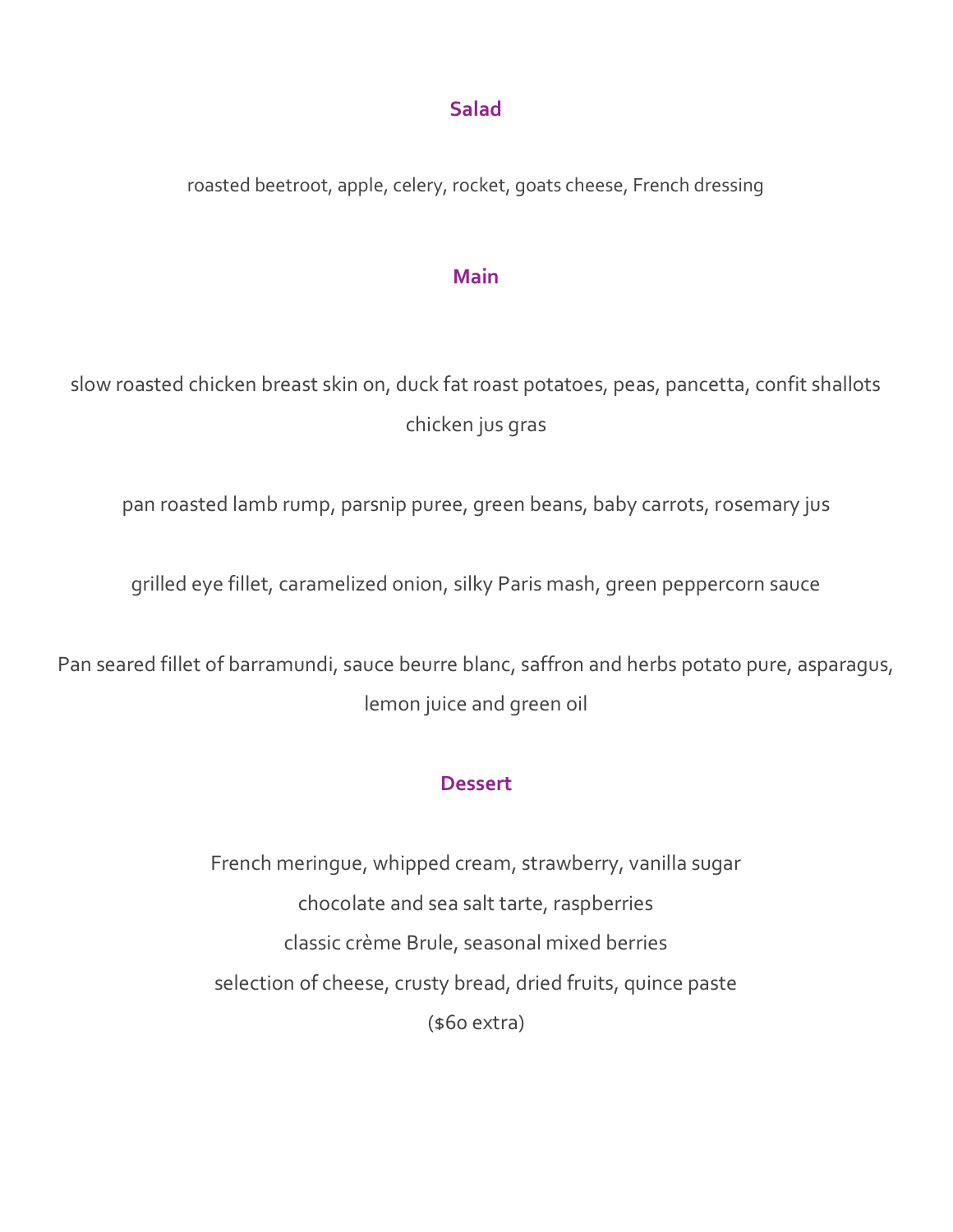### **Menu - 3 course \$120 per head**

*For each course, choose 1 from the following options:*

#### **Starters**

house sugar cured salmon, shaved beetroot, baby capers, horseradish cream, fine toasted sourdough pan seared scallops, Pernod cream reduction, parsley, roquette, sourdough for dipping fresh grilled asparagus, crispy lardon, bleu cheese, soft boiled egg, parsley French dressing roasted beetroot, apple, celery, roquette, goats cheese, house French dressing **Main**

slow roasted chicken breast skin on, creamy garlic mushroom sauce, silky Paris mash potato, broccolini

fillet of salmon, crushed new potatoes, pea velouté, sauce vierge

pan roasted lamb rump, parsnip purée, green beans, baby carrots, rosemary jus

#### **Dessert**

French meringue, whipped cream, strawberries, vanilla sugar crème brule, mixed berries, mixed berries chocolate terrine, cream and strawberries selection of cheese, dried fruit, crusty bread, quince paste  $(extra $60)$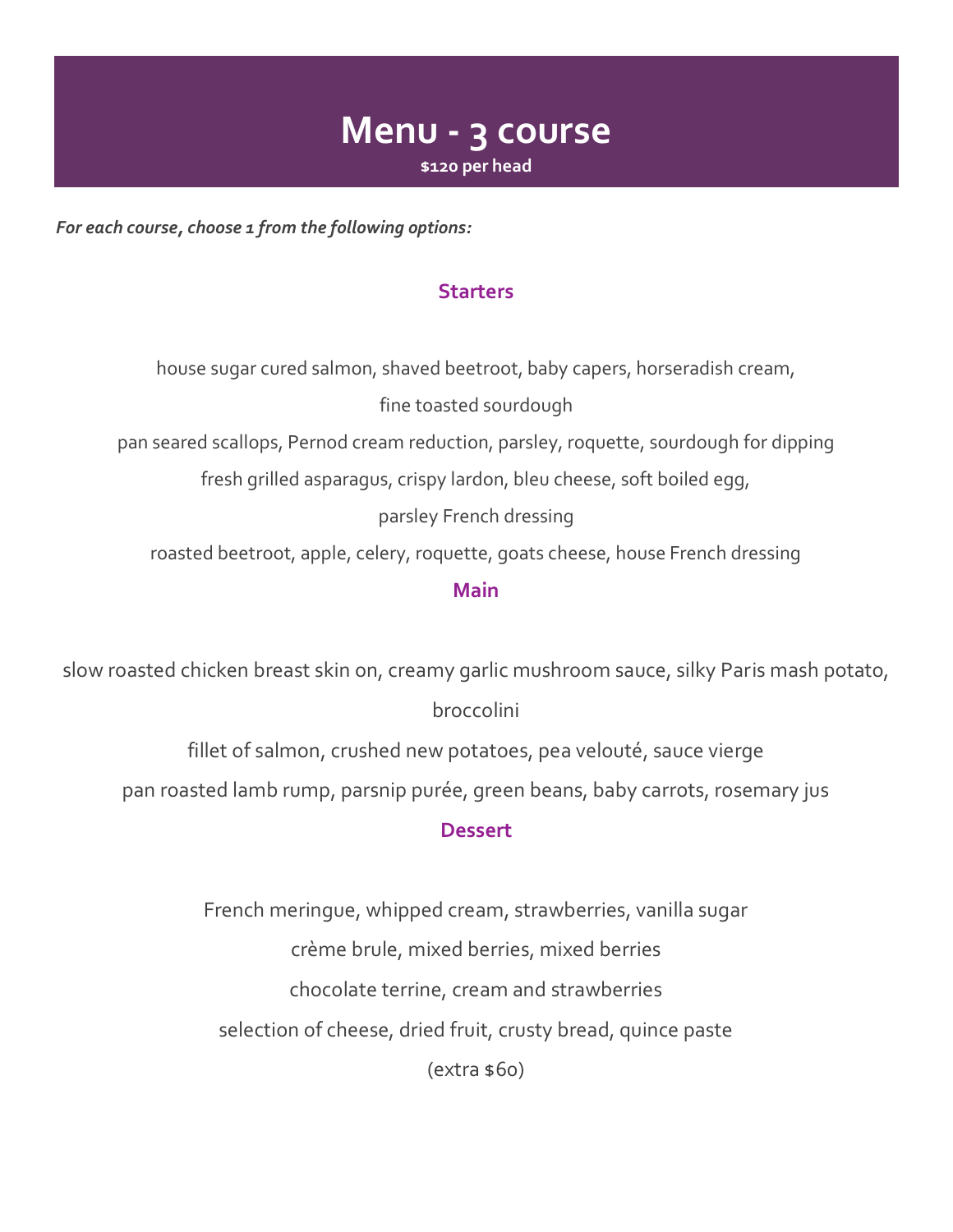

*Choice of two meats, coleslaws and one side from the menu.*

*\$40 per head, minimum party of 20 people*

*\$50 per head for party of less than 20 people.*

*More options and prices can be tailored depending on choices and what's available* 

*All meats cooked in the traditional Texas way on an offset smoker using iron bark wood cooked low and slow. Menu may be tailored to order for meat items eg. turkey, lamb shoulder, rack of lamb, pork butt, beef roast or smoked. There is no end to what we can do, in the smoker:*

Beef brisket, Texas style seasoning, cooked for 14 hours

Pork belly slow cooked, 12 hours caramelized brown sugar and sweet paprika rub

Pork ribs Texas style BBQ glaze

Hot links (smoked, cheese, chilli)

Chicken wings (hot or sweet) bleu cheese dip

Whole chicken slowly smoked, sweet paprika brown sugar and honey

Beef Short ribs Texas style cooked low and slow

Chicken Maryland